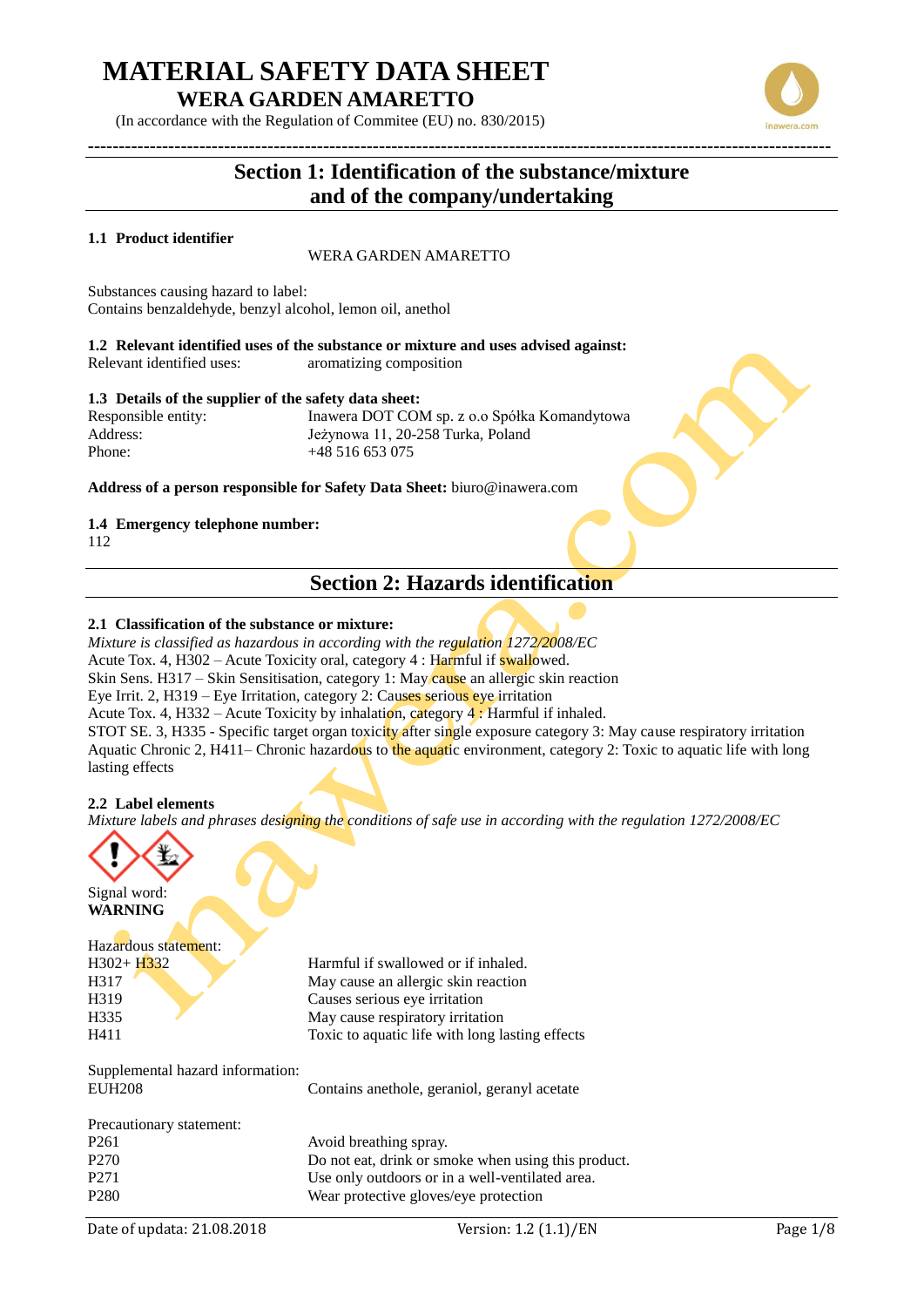

(In accordance with the Regulation of Commitee (EU) no. 830/2015)

| $P301 + P312$        | IF SWALLOWED: Call a doctor if you feel unwell.                                             |
|----------------------|---------------------------------------------------------------------------------------------|
| $P302 + P352$        | IF ON SKIN: Wash with plenty of water.                                                      |
| $P305 + P351 + P338$ | IF IN EYES: Rinse cautiously with water for several minutes. Remove contact                 |
|                      | lenses, if present and easy to do. Continue rinsing.                                        |
| $P333+P337+P313$     | If skin irritation or rash occurs: and/else if eye irritation persists: Get medical advice. |
| $P362 + P364$        | Take off contaminated clothing and wash it before reuse.                                    |
| P <sub>501</sub>     | Dispose of contents/container remove in accordance with the local legislation.              |
|                      |                                                                                             |

### **2.3 Other hazards**

In the content of the mixture does not consist PBT or vPvb substances or affecting the ozone layer.

### **Section 3: Composition/information on ingredients**

#### **3.2 Mixtures**

Ingredients causing hazard

| <b>Ingredient</b> | <b>Index</b><br>number   | <b>Registration</b><br>number      | <b>CAS</b><br>number | EC<br>number    | $%$ of<br>weight     | <b>Classification in</b><br>accordance with regulation<br>EC no. 1272/2008                                                                     |
|-------------------|--------------------------|------------------------------------|----------------------|-----------------|----------------------|------------------------------------------------------------------------------------------------------------------------------------------------|
| Benzaldehyde      | $605-012-$<br>$00-5$     | $01 -$<br>2119455540-<br>44-XXXX   | $100 - 52 - 7$       | 202-860-4       | $\geq 30$ -<br>< 50  | Acute Tox. 4, H302;<br>Eye Irrit. 2, H319;<br>Acute Tox. 4, H332;<br>STOT SE 3, H335                                                           |
| Benzyl alcohol    | $603 - 057 -$<br>$00-5$  | $01 -$<br>2119492630-<br>38-XXXX   | $100 - 51 - 6$       | 202-859-9       | $\geq$ 30-<br>$<$ 50 | Acute Tox. 4, H302;<br>Eye Irrit. 2, H319;<br>Acute Tox. 4, H332                                                                               |
| Vanillin          | $\blacksquare$           | $01 -$<br>2119516040-<br>60-XXXX   | $121 - 33 - 5$       | 204-465-2       | $\geq$ 10-<br>$<$ 20 | Eye Irrit. 2, H319                                                                                                                             |
| Lemon oil         |                          | $01 -$<br>2119495512-<br>35-XXXX   | 8008-56-8            | 284-515-8       | $\geq$ 1- $<$ 5      | Flam. Liq. 3, H226;<br>Asp. Tox. 1, H304;<br>Skin Irrit. 2, H315;<br>Skin Sens. 1B, H317;<br>Aquatic Acute 1, H400;<br>Aquatic Chronic 1, H410 |
| Ethyl acetate     | $607 - 022 -$<br>$00-5$  | $01 -$<br>2119475103-<br>$46-XXXX$ | $141 - 78 - 6$       | 205-500-4       | $\geq 0, 1 - 1$      | Flam. Liq. 2, H225;<br>Eye Irrit. 2, H319;<br>STOT SE 3, H336<br><b>EUH066</b>                                                                 |
| Anethol           |                          | $01 -$<br>2119979097-<br>22-XXXX   | 4180-23-8            | 224-052-0       | $\geq 0, 1 - 1$      | Skin Sens. 1B, H317                                                                                                                            |
| Geraniol          |                          | $01 -$<br>2119552430-<br>49-XXXX   | $106 - 24 - 1$       | 203-377-1       | $\geq 0, 1 - 1$      | Skin Irrit. 2, H315;<br>Skin Sens. 1, H317;<br>Eye Dam. 1, H318                                                                                |
| Geranyl acetate   | $\overline{\phantom{a}}$ | $01 -$<br>2119973480-<br>35-XXXX   | $105 - 87 - 3$       | $203 - 341 - 5$ | $\geq 0, 1 - 1$      | Skin Irrit. 2, H315;<br>Skin Sens. 1B, H317;<br>Aquatic Chronic 3, H412                                                                        |

Full text of showing type of hazard H is given in section 16.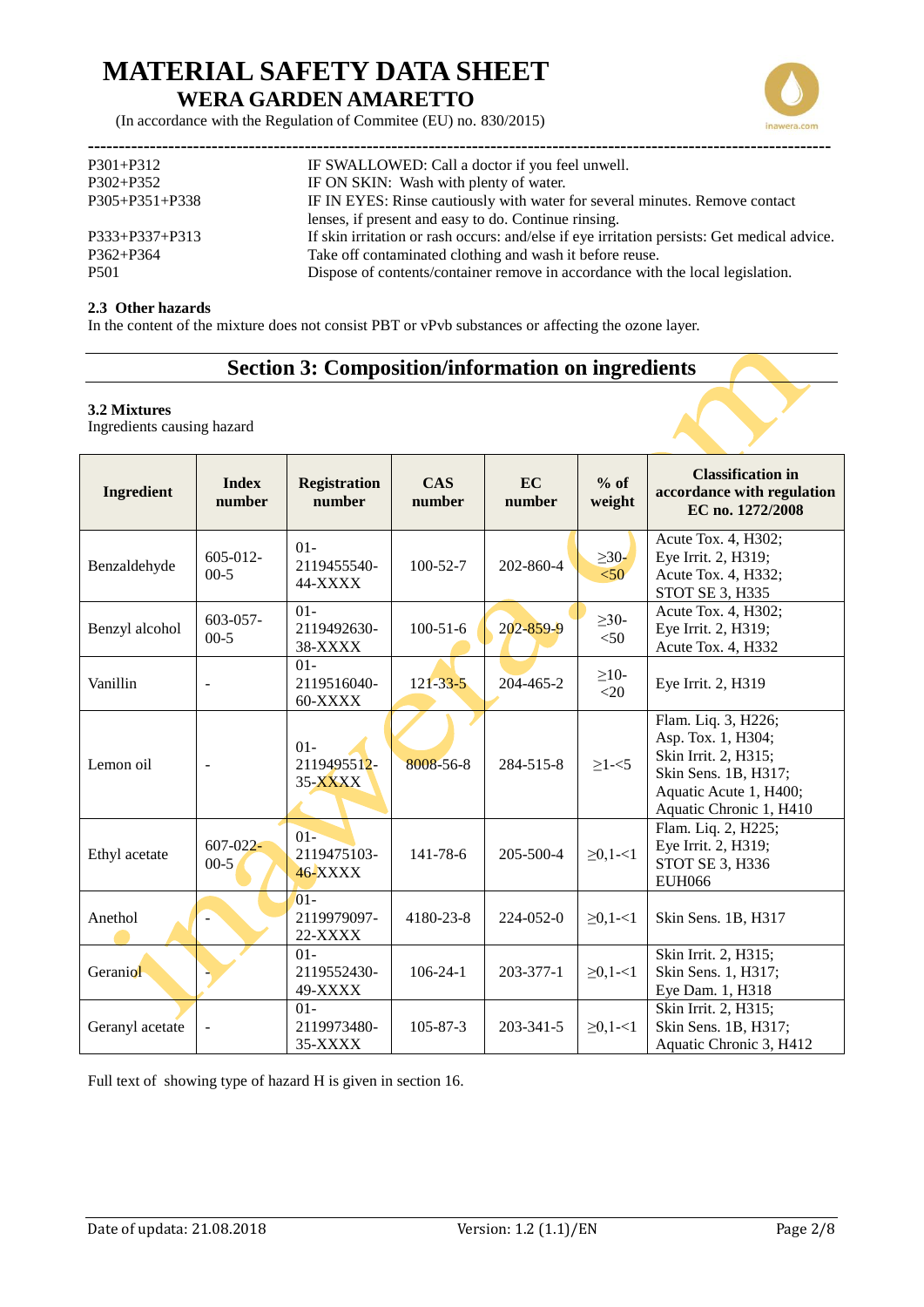(In accordance with the Regulation of Commitee (EU) no. 830/2015)

### **Section 4: First aid measures**

The person providing assistance should undertake all precautions measures ensuring him/her a safe possibility to perform rescue action in the direct health hazard.

### **4.1 Description of first aid measures**

### Inhalation:

Immediately move the injured person from a place where the vapors are released and provide access to fresh air. Make injured person deeply inhale and exhale. If the injured person lost the consciousness, but respires, move him into lateral position, constantly watching him. If there is not a breath, open the airways of the injured person and begin CPR – artificial respiration in the pace of 30 inspirations and 2 pressures per minute on the thorax. Skin contact:

Take off immediately contaminated clothes. Wash out contaminated skin with plenty of water and soap. In case of irritation wash out with water until the scorching vanishes or medical aid comes. If the irritation prolonges consult a doctor immedietaly, show label/product leaflet.

Eye contact:

Remove any contact lenses. Wash out contaminated eye with plenty of water for at least 15 minutes with the eyelid hold wide open. If redness persists contact with ophtalmologist, show label/product leaflet.

Ingestion:

Do not vomiting. Call medical aid. Rinse mouth with water and drink plenty of water. If the injured person lost the consciousness, but respires, move him into lateral position, constantly watching him. If there is not a breath, open the airways of the injured person and begin CPR – artificial respiration in the pace of 30 inspirations and 2 pressures per minute on the thorax until medical aid comes, show label/product leaflet.

### **4.2 Most important symptoms and effects, both acute and delayed**

In case of a contact of the mixture with the skin possible are skin rednesses and irritations. In case of eye contact redness is possible. In case of ingestion irritations of digestive track are possible with vomiting and nauseas. Prolonged symptoms require an immediate medical help. If needed show label/product leaflet.

### **4.3 Indication of any immediate medical attention and special treatment needed**

None

### **Section 5: Firefighting measures**

#### **5.1 Extinguishing measures:**

Suitable extinguishing measures: extinguishing powders, extinguishing foams,  $CO<sub>2</sub>$ . Unsuitable extuinguishing measures: compact water flow

### **5.2 Special hazards arising from the substance or mixture**

If burning, may produce hazardous fumes or vapors: carbon oxides, carbonyl compounds.

### **5.3 Advice for firefighters**

Firefighters should have special protective equipment such as: clothes, coveralls, gloves, eyes and face protective equipment and respiartory device. Container exposed on fire or high temperature cool, pouring water and if possible remove from endangered area.

### **Section 6: Accidental release measures**

### **6.1 Personal precautions, protective equipment and emergency procedures**

Ensure appropriate ventilation. Use protective clothes and all security measures to avoid the contact of the substance with the skin and eyes.

#### **6.2 Environmental precautions**

Secure gullies from getting the mixture into sewage system, surface water and ground water. Place little capacities of the mixture on the absorbing mats. In case of a transport use absorbing baths.

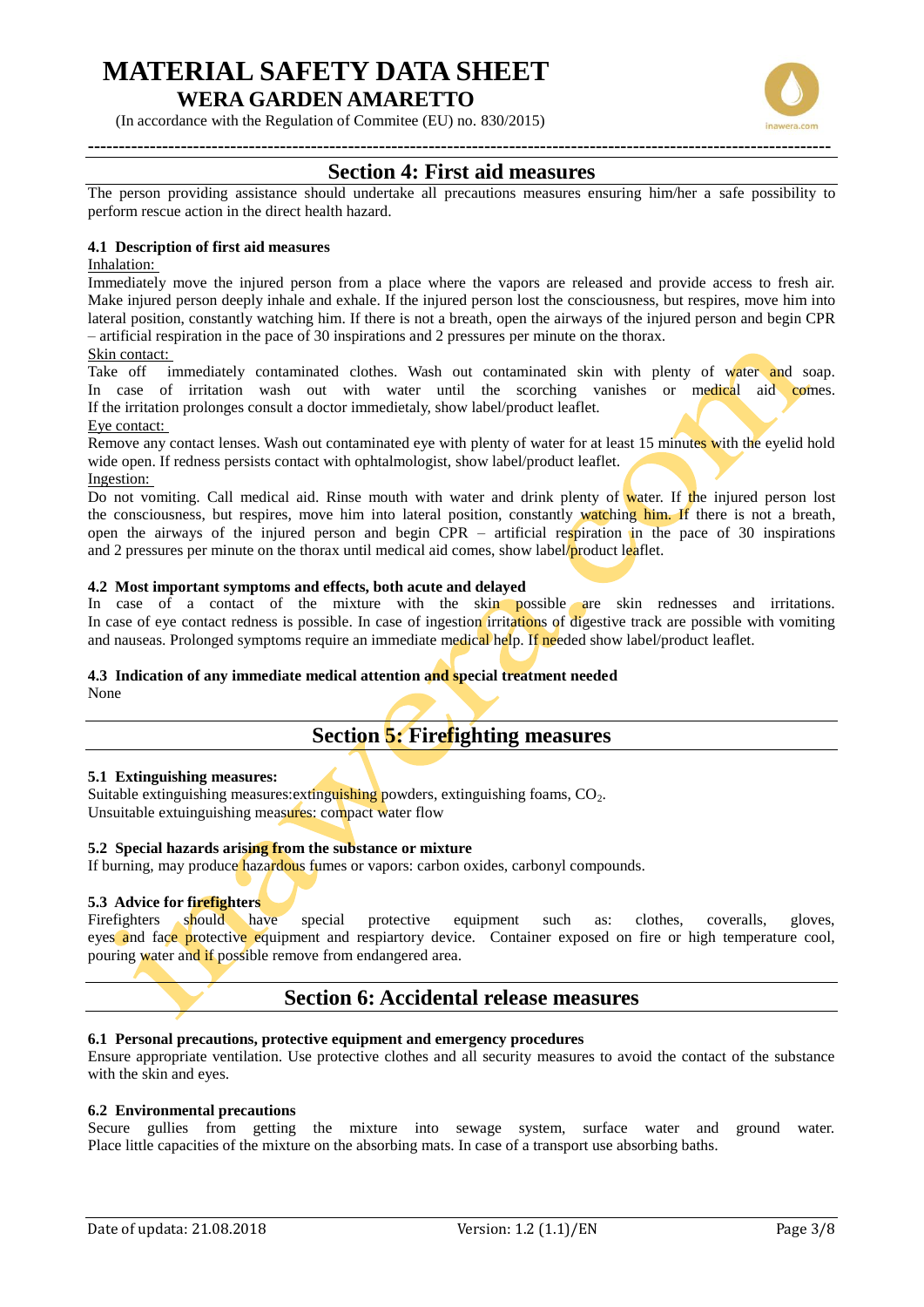(In accordance with the Regulation of Commitee (EU) no. 830/2015)



In case of contamination of the mixture save sewage system from further leaks by embanking or the use of absorbing materials (sand, diatomaceus earth, sawdust, binders) or remove to closed containers. Secure damaged containers. A dollop of mixture rinse with plenty of water. The place of contamination wash with detergents.

### **6.4 Reference to other sections**

See section 8 and 13

### **Section 7: Handling and storage**

#### **7.1 Precautions for safe handling**

Mixture should be used in a well ventilated rooms far away from the sources of heat and ignition and electric wires. Do not inhale vapors. It is advised to take safety precautions to avoid the skin and eye contact of the mixture. Do not eat, drink, smoke in a work place. After work or in case of leaving the work place wash hands carefully and take off the workwear.

#### **7.2 Conditions for safe storage, including any incompabilities**

Protect from the sunshines. Keep in a dry, ventillated, dark place, in the temperature  $5\text{-}25\degree C$  away from heating sources in tigthly closed, original boxes.

### **7.3 Specific end uses**

Aromatising composition

### **Section 8: Exposure controls/personal protection**

### **8.1 Control parameters**

| Name of agent | CAS      |                                     | <b>Eight hours</b> | <b>Short-term</b>                 |     |
|---------------|----------|-------------------------------------|--------------------|-----------------------------------|-----|
|               |          | $\mathbf{m}\mathbf{g}/\mathbf{m}^3$ | ppm                | $\mathbf{m}\mathbf{z}/\mathbf{m}$ | ppm |
| Ethyl acetate | 141-78-6 | 734                                 | 200                | 1468                              | 400 |

Legal basis: COMMISSION DIRECTIVE: 2000/39/EC, 2006/15/EC, 2009/161/EU, 2017/164/EU *Please check any national occupational exposure limit value for components in your country from Section 3*

### **8.2 Exposure control**

*Technnical guidance:*

Ensure adequte ventilation and places to wash the eyes, hands and the storage protective clothes (hangers, wardrobes) place for the working time and after its end.

*Personal protection:*

All protections should be choosen to at least one substance on a highest per cent concentration in the mixture Respiratory protection:

In the normal conditions of the mixture use, it is not necessary to use additional protection. In case when is likely an appearance of vapor one should use ventilation to remove contaminated air from work place. With too little efficiency of the ventilation you can use half-masks with absorbers A type (brown colour) or AX (brown colour) or SX (violet colour) on a 1 class protection. Mask should the most precisly adhere to the face. Every half-mask should met the norm EN 140:2001, absorbers norm EN 14387: 2006 or newer. Skin protection:

a) Protective gloves made in a whole of gum or plastic may be additionaly knurled on the absorbing resistance on the 3 level. Gloves should be adjusted individually to every worker, not hindering the work. Taking off to avoid the skin contamination. Gloves should meet the norm EN 374-1:2005 or newer.

b) While working with the mixture use at least a front smock protecting agianst chemical substances, meeting the norm EN 14605, use additionaly antyelectrostatic clothes.

c) In case of a transport of a substanital amount of the mixture you may use protective shoes, chemical resistant II category according to the norm EN 13832-2007 or newer, with the time absorption 3.

### Eyes or face protection

In case of a possibility of splashing the mixture you can use protective gogles, adhering closey to the face of an user. Familiarise with producer's info before use. Gogles should meet the norm EN 166.

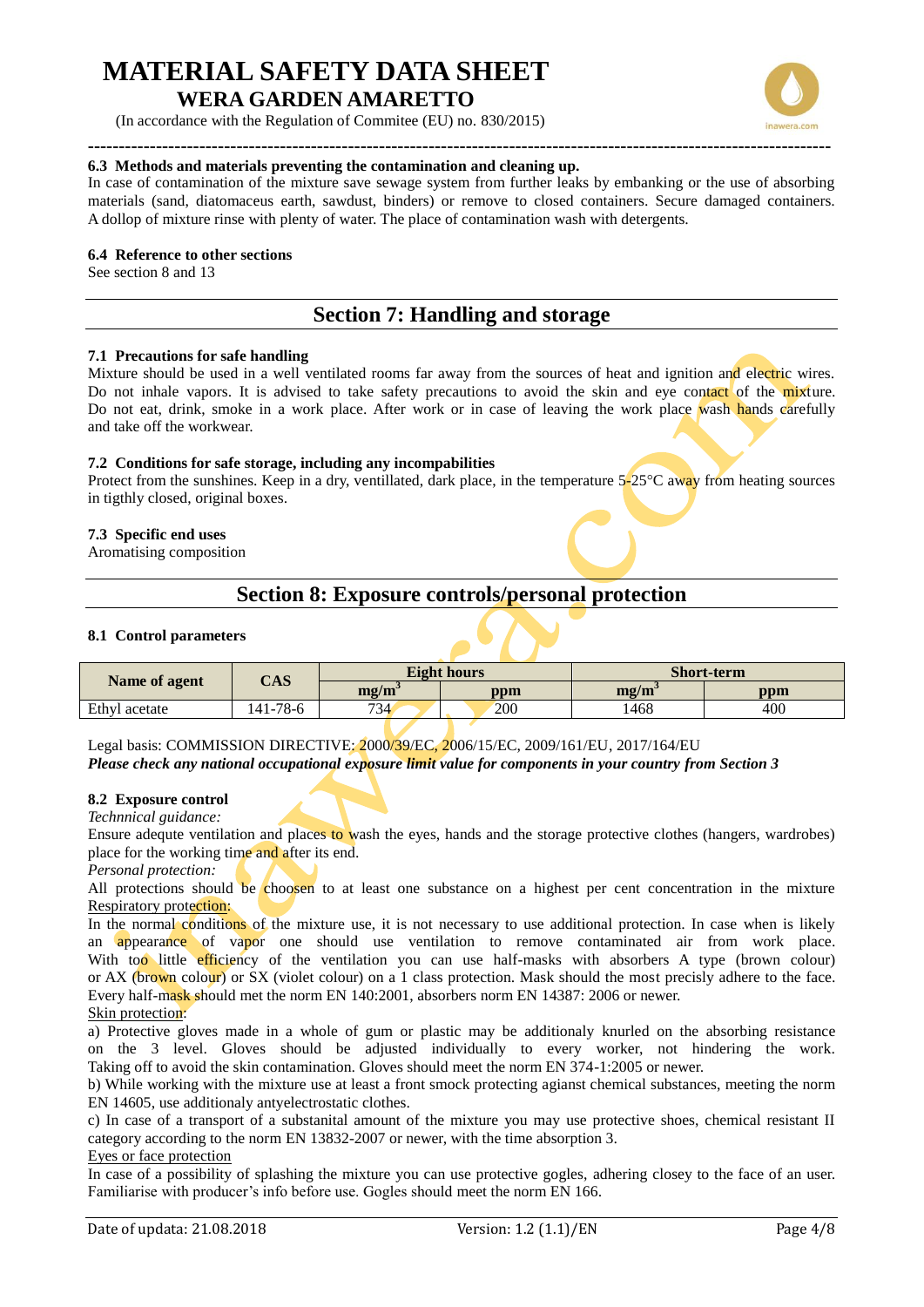

(In accordance with the Regulation of Commitee (EU) no. 830/2015)

**------------------------------------------------------------------------------------------------------------------------** Before work with protective clothes or equipment, watch tchem carefully, look after the date of use. If they will lose their properties during the work, chenge them immediately to new ones. Read carefully the information enclosed to clothes or equipment.

**The final decision about using protective clothes sholud be undertake after familiarizing with work conditions, taken along with Health and Safety worker.** 

### **Section 9: Physical and chemical properties**

### **9.1 Information on basic physical and chemical properties** Appearance: State of matter – liquid, colour – colourless - birght yellow Odour: characteristic Odour treshold; not determinated pH: not determinated Melting point/freezing point: not determinated Initial boiling point and boiling range: not determinated Flash point: 66°C Evaporation rate: not determinated Flammability (solid, gas): not concerns<br>Upper/lower explosive limit: not determinated Upper/lower explosive limit: Vapour pressure: not determinated Vapour density: not determinated Relative density:  $0.955 - 0.995$  g/cm<sup>3</sup> (20°C) Solubility not determinated Partition co-efficient n-octanol/water not determinated Auto ignition temperature: not determinated Decomposition temperature: not determinated Viscosity: not determinated Explosive properties: not display Oxisiding properties: not determinated **9.2 Other information**  No additional data

### **Section 10: Stability and reactivity**

**10.1 Reactivity**  Little reactive mixture. It is not polymerized.

### **10.2 Chemical stability**

Stored and used in recommended conditions is stable.

### **10.3 Possibility of hazardous reactions**

Hazardous reactions are not known.

### **10.4 Conditions to avoid**

Avoid sunlight, keep away from the source of heat and fire damp places

### **10.5 Incompatible materials**

Strong oxidian substances.

### **10.6 Hazardous decomposition products**

Not known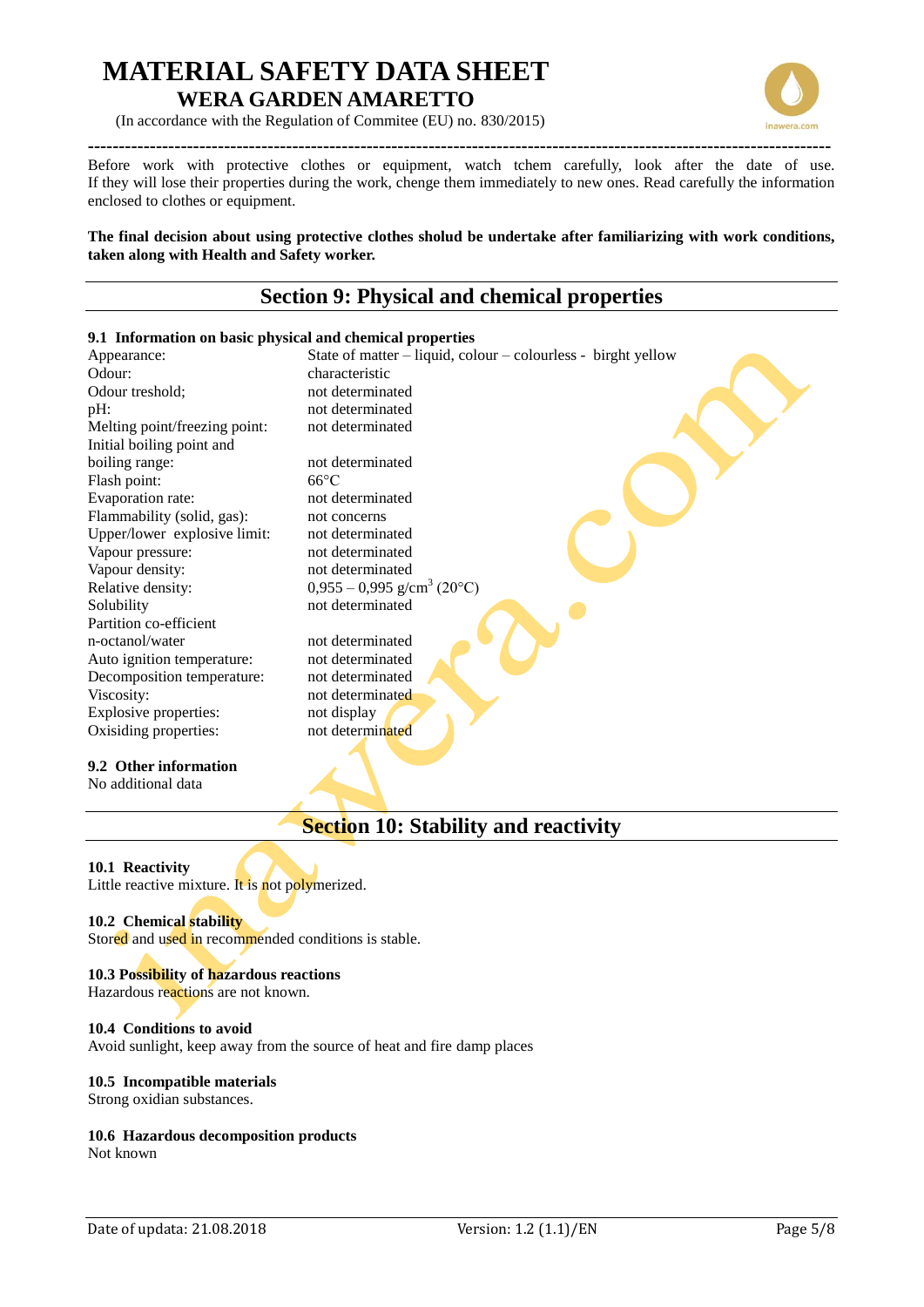(In accordance with the Regulation of Commitee (EU) no. 830/2015)

### **------------------------------------------------------------------------------------------------------------------------ Section 11: Toxological information**

### **11.1 Information on toxological effects**

There is not available data concerning the toxicity for the mixture.

| Acute toxicity:                                | Ha |
|------------------------------------------------|----|
| Skin corrosion/skin irritation:                | No |
| Serious eyes damage /irritation:               | Ca |
| Respiratory or skin sensitisation:             | Mz |
| Germ cell mutagenicity:                        | No |
| Carcinogenicity:                               | No |
| Harmful on reproduction:                       | No |
| Toxic impact on target organs – single risk:   | Mε |
| Toxic impact on target organs – multiple risk: | No |
| Hazard caused by aspiration:                   | No |

Harmful if swallowed, Harmful if inhaled Causes serious eye irritation May cause an allergic skin reaction May cause respiratory irritation

### **Section 12: Ecological information**

The impact of the mixture is impossible to establish empirically. It is advised to use all the possible ways not to release to the environment.

### **12.1 Toxicity**

There is not available data concerning the toxicity for the mixture.

### **12.2 Persistence and degradability**

There is not available data for the mixture concerning degradability in the environment by biodegradation or other processes.

### **12.3 Bioaccumulative potential**

There is not available data concerning bioaccumulation for the mixture.

### **12.4 Mobility in soil**

There is not available data concerning mobility in soil for the mixture.

### **12.5 Results of PBT and vPvB**

No data available.

### **12.6 Other adverse effects**

There is not available data concerning other advers effects.

### **Section 13: Disposal considerations**

### **13.1 Waste treatment methods**

Store mixture in original containers. Do not pour into sewage. Reuse in accordance with the local legislation. Recycle or reuse or liquidate empty containers in accordance with local legislation. Disposal method can be found in the directive of European Parliament and Council: 2008/98/EC, 94/62/EC

### **Section 14: Transport information**

### **14.1 UN number**

ADR/RID/ ICAO: 3082

**14.2 UN proper shipping name**  ADR/RID/ ICAO: ENVIRONMENTALLY HAZARDOUS SUBSTANCE, LIQUID, N.O.S

**14.3 Transport hazard class (es)** ADR/RID/ ICAO: 9

Date of updata: 21.08.2018 Version: 1.2 (1.1)/EN Page 6/8



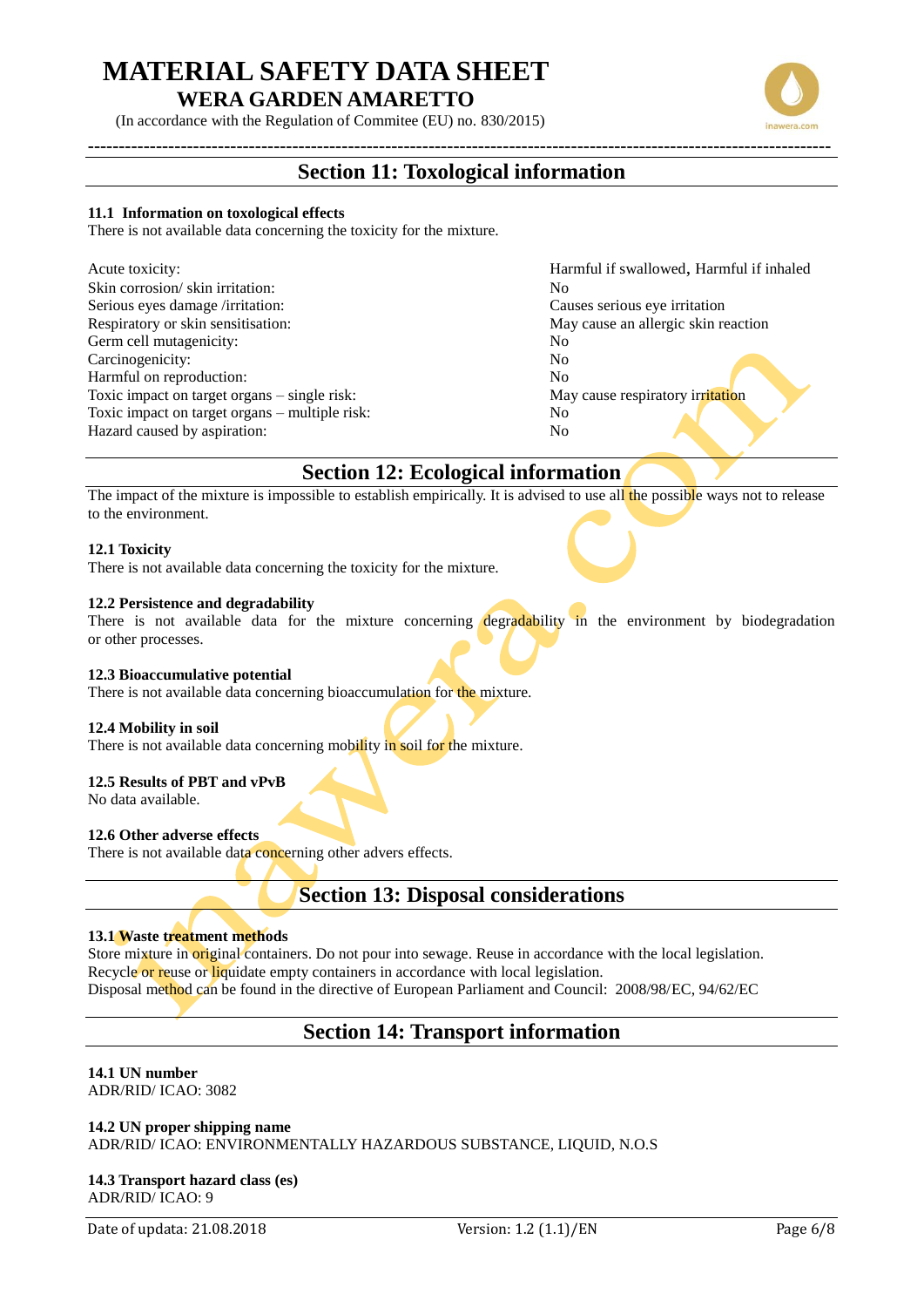(In accordance with the Regulation of Commitee (EU) no. 830/2015)



#### **------------------------------------------------------------------------------------------------------------------------ 14.4 Packaging group** ADR/RID/ ICAO: III

### **14.5 Environmental hazards**

ADR/RID/ ICAO: YES

### **14.6 Special precautions for the users**

Use personal protective equipment as recommended by ADR /RID/ICAO

### **14.7 Transport in bulk in accordance to Annexe II of MARPOL 73/78 and IBC Code**

No available data

### **Section 15: Regulatory information**

### **15.1 Safety, health and environmental regulations/legislation specific for the substance or mixture:**

- Regulation (EC) no 1907/2006 of the European Parliament and of the Council of 18 December 2006 concerning the Registration, Evaluaction, authorization and Restriction of Chemicals (REACH), setablishing a European Chemicals Agency, amending Directive 1999/45/EC and repealing Councli Regulation (EEC) no 793/93 and Commission regulation (EC) no 1488/94 as well as Council Directive 76/769/EEC and Commission Directives 91/155/EEC, 93/67/EEC, 93/105/EC and 200/21/EC

- Regulation (EC) no 1272/2008 of European Parliament and of the Council of 16 December 2008 on classification, labelling and packaging of substances and mixtures, amending and repealing Directives 67/548/EEC and 1999/45/EC, and amending Regulation (EC) no 1907/2006

- Commision regulation (EC) no 790/2009 of 10 August 2009amending, for the purposes of its adaptation to technical and scientific progress, regulation (EC) no 1272/2008 of the European Parliament and of the Council on classification, labelling and packaging of substances and mixtures

- Commission Regulation (EU) no 830/2015 of 28 May 2015 amending Regulation (EC) no 1907/2006 of the European Praliament and of the Council on the Registration, evauation, Authorisation and Restriction of Chemicals (REACH)

- Directive of the Council no 86/686/EEC of 21 December 1989 on the rapprochement of the legislation of members states concerning personal protective equipment

### **15.2 Chemical safety assessment**

Not required chemical safety assessment for the mixture

### **Section 16: Other information**

The information contained in this safety data sheet is intended to describe only terms of safety requirements. An user is responsible for taking all necessary steps for the requirements of national law and to create conditions for safety use of the product. The user takes full responsibility for the consequences of the use of this product.

Classification of the mixture based on the sum of the concentrations of the hazardous substances, the calculation method.

Explanation of abbreviations and acronyms:

ADR - European agreement concerning international road transport of hazardous goods

Asp. To $\bar{x}$  – Aspiration toxicity

Aquatic Acute - Acute hazardous to the aquatic environment

CAS - Numerical notion designed to a chemical substance by Chemical Abstract Service

EC - designes the number assigned to a chemical substance in European List of Commercial Existing Substances Eye Dam. – Eye Damage

ICAO - International Civil Aviation Organisation

PBT - Stable substances, toxic and having capacity to bioaccumulation

RID - Rules of international rail transport of hazardous goods

Skin Irrit. – Skin irritation

vPvB –Very stable substances, having very big capacity to bioaccumulation